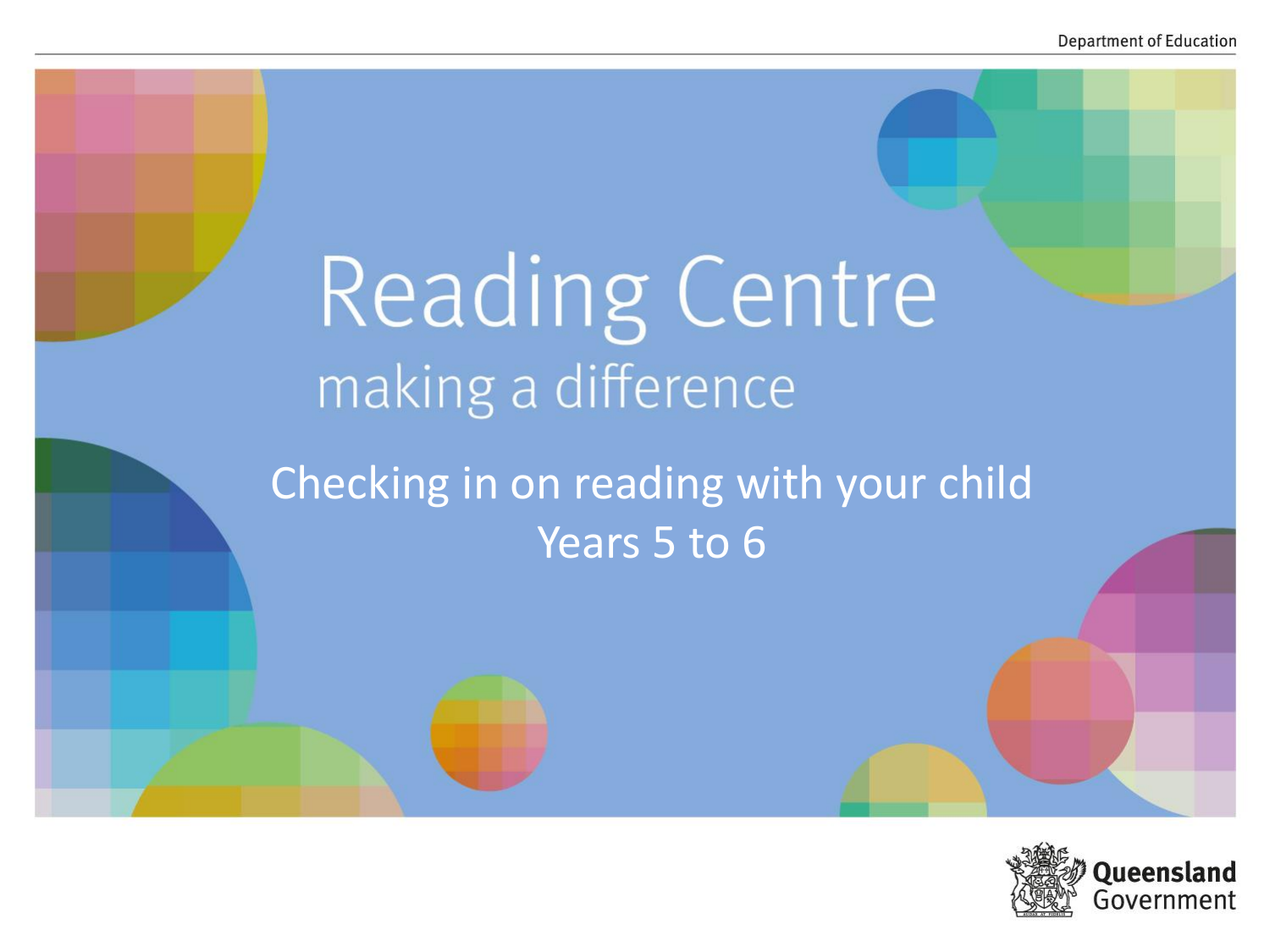# Checking in on your child's reading and viewing

Throughout each day, your child might read and view many different texts both for leisure and for learning.

Checking in on reading and viewing can provide you with opportunities to:

- determine your child's progress in school tasks
- have a conversation about a topic of value and/or interest to your child
- establish a reading and viewing routine.

Reading Centre

making a difference

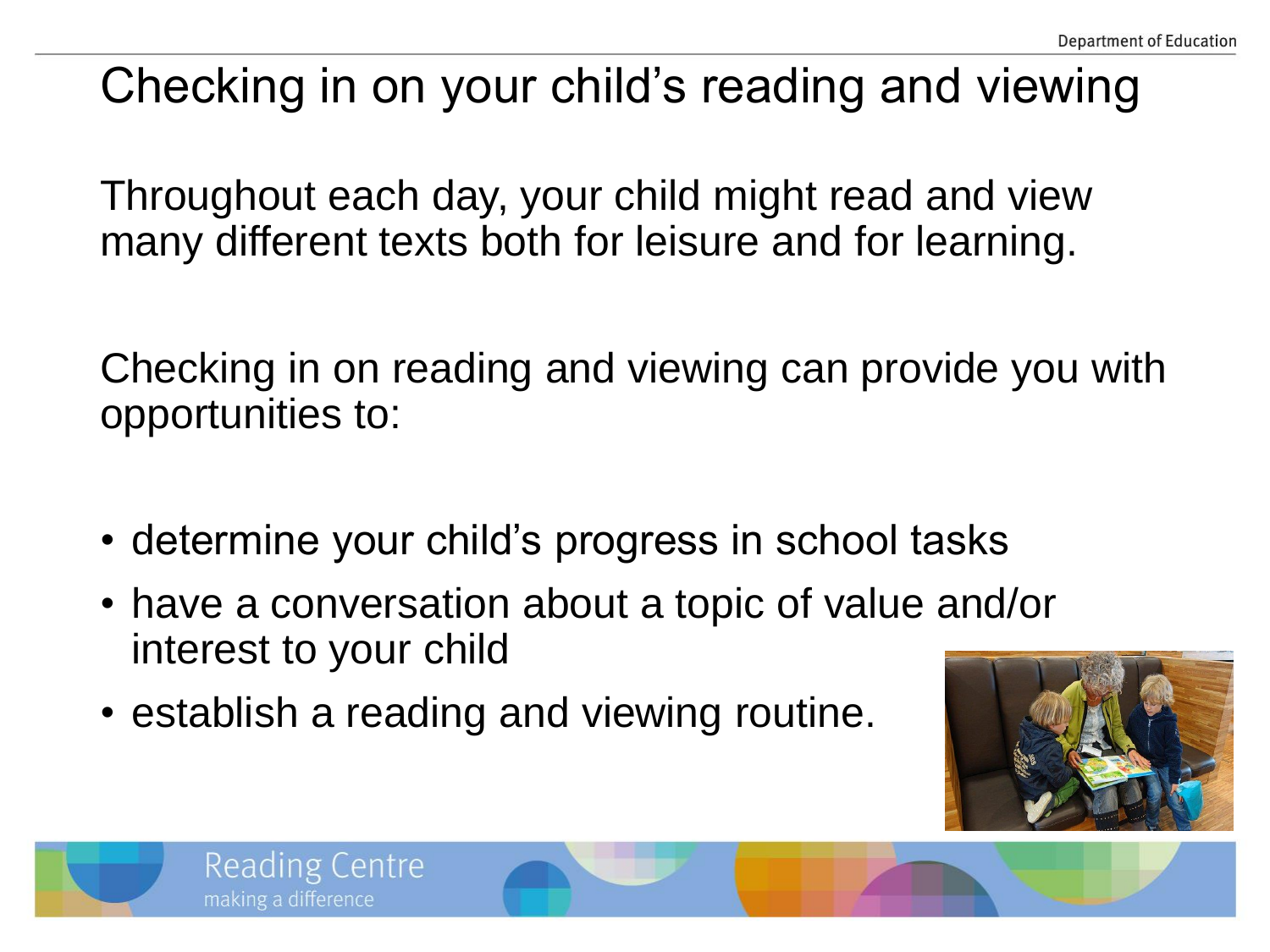# Ways of checking-in about reading and viewing

There are many ways that children can share with you what they have been reading and viewing including:

- a conversation about the text or part of the text
- a summary of the text in words, images, print or in digital format
- what they have learnt and what they would still like to know
- five fun facts at 5 pm.

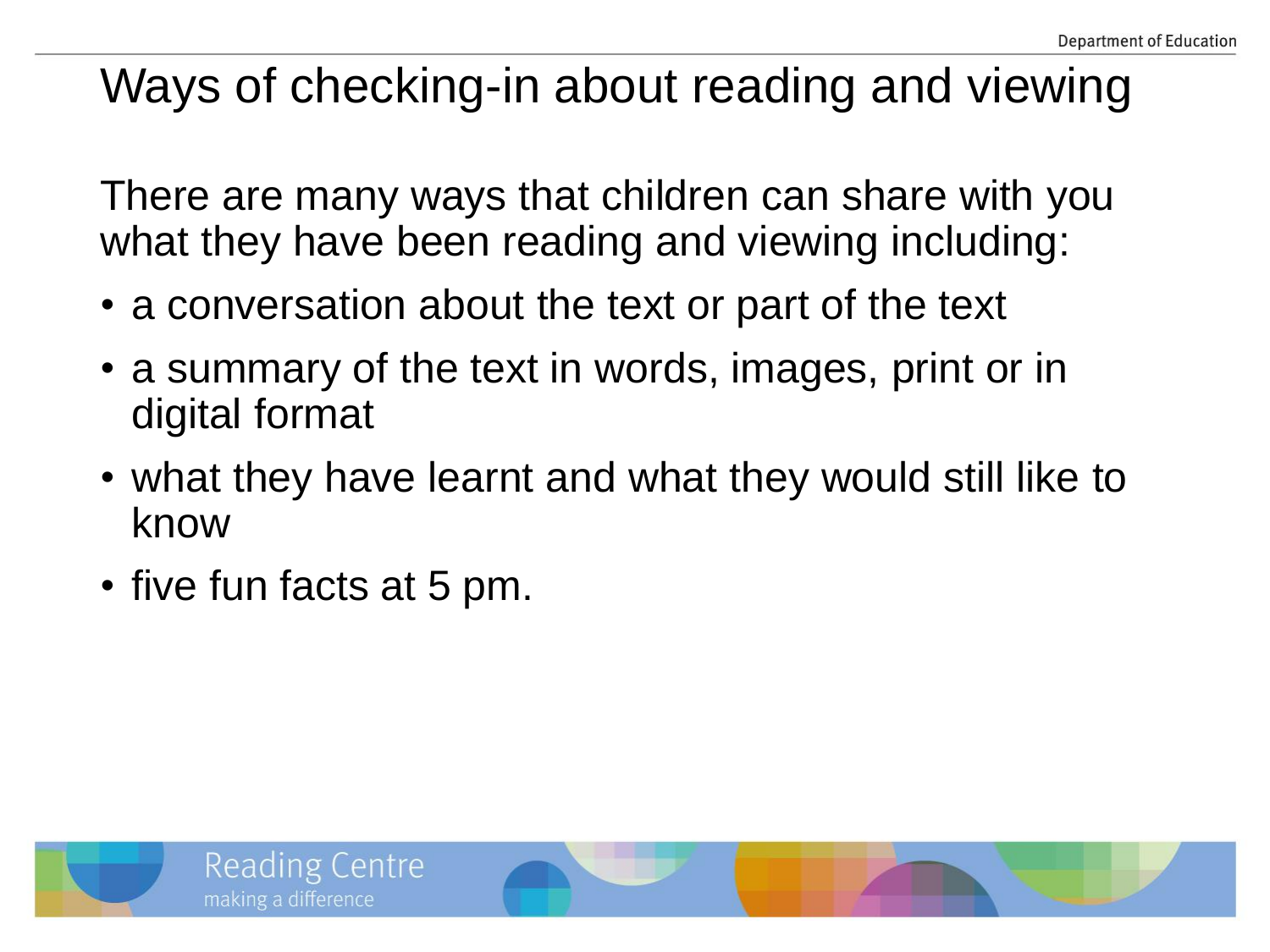### What is a text?

When your child reads or views something, it is generally known as a text. Texts can be:

- written
- spoken





- multi-modal (uses more than one mode to communicate such as pictures, words and sound)
- in print or digital/online.

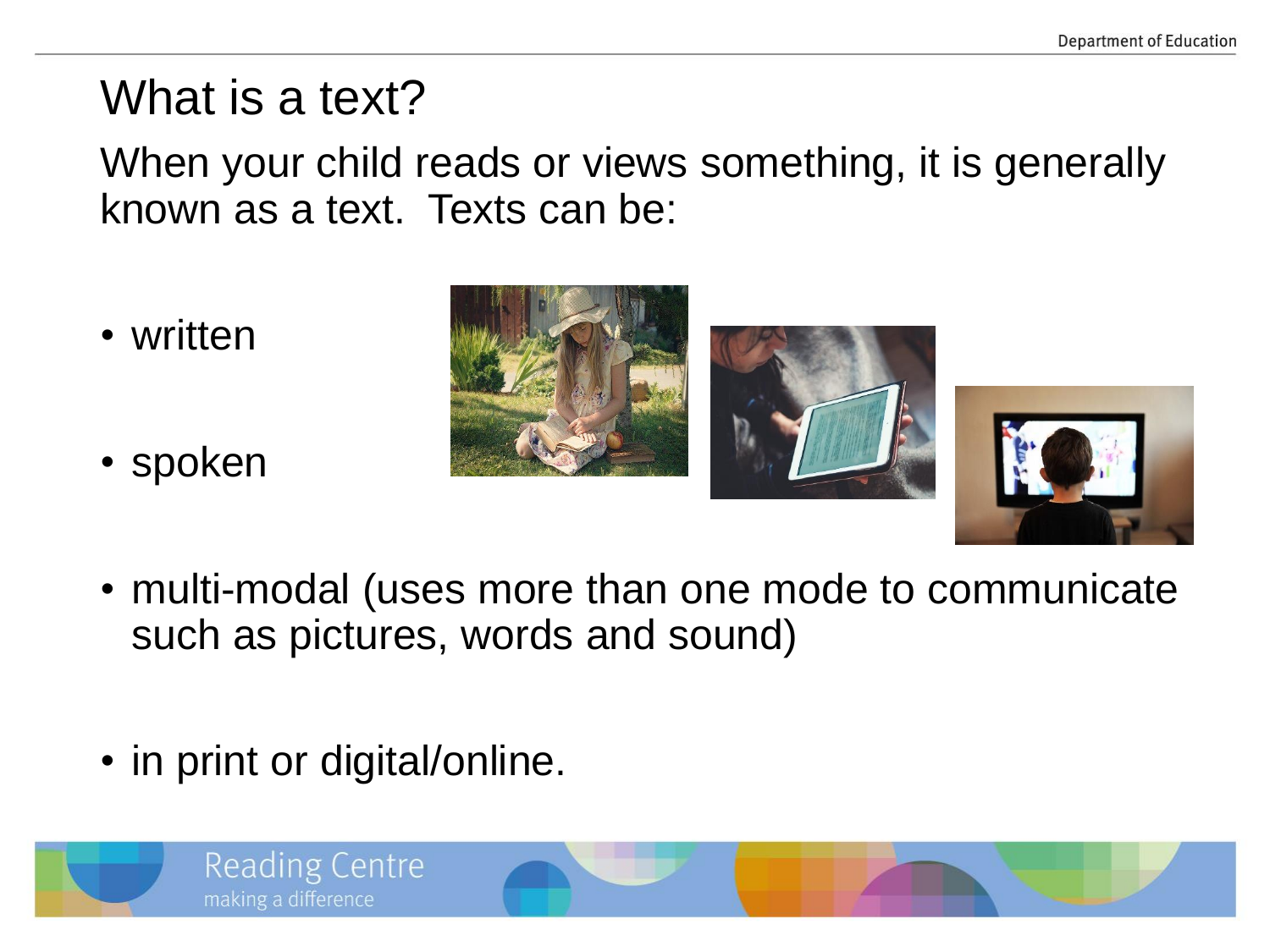#### What affects texts?

Texts change depending on:

- the **audience** for whom they are created
- the **purpose** for which they are created.

For example, a scientific documentary on sharks will look and sound different to a cartoon about a day in the life of a shark.





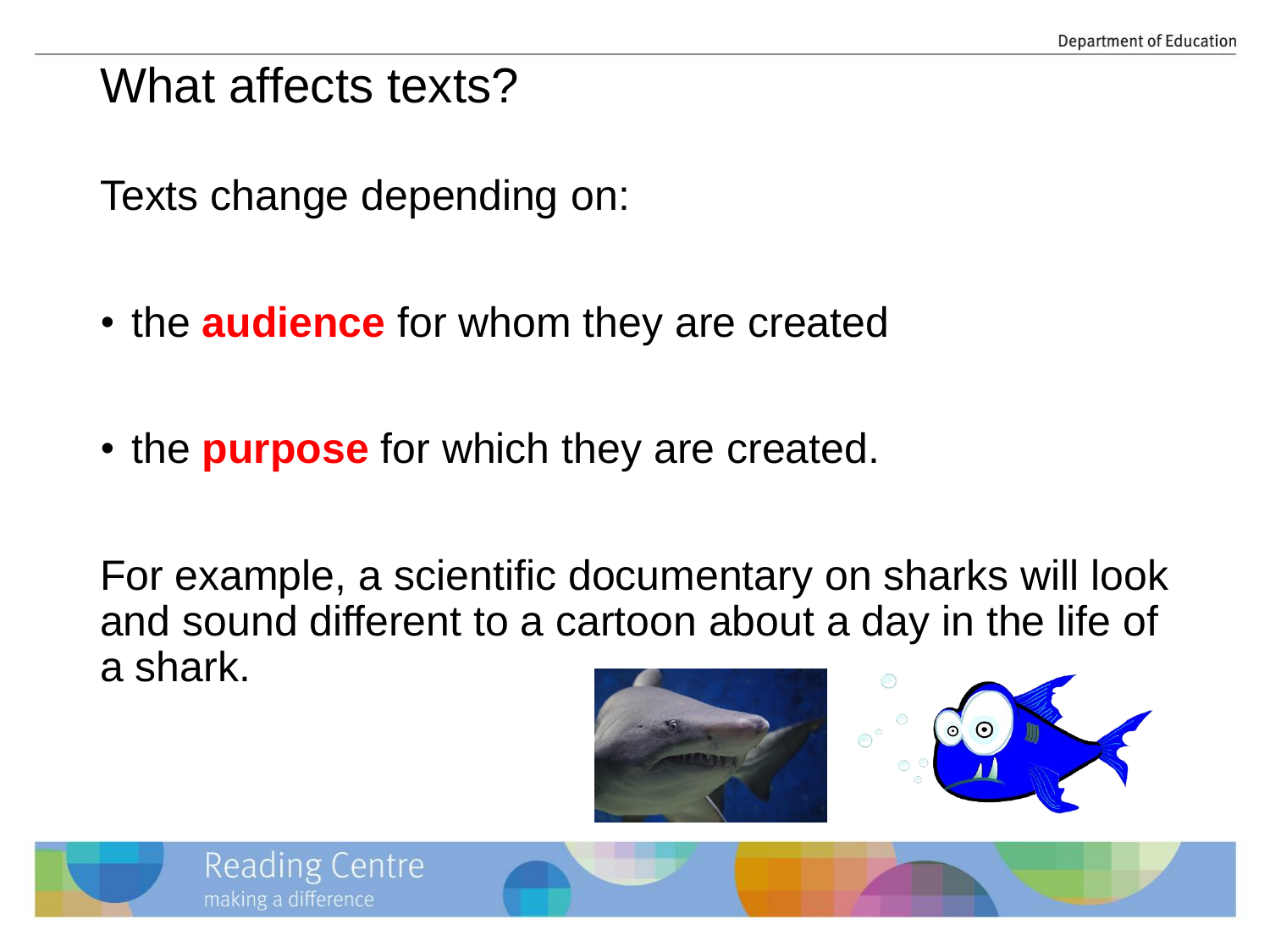## Checking-in on reading with your child

When checking-in about your child's reading and viewing, it may be useful to begin with simple questions. These are about information that is directly written, pictured or said in the text.

You might then progress to asking more challenging questions which involve more complex thinking about the meaning of a text.

It may also be helpful to ask your child, 'What information in the text did you use to arrive at your answer?'

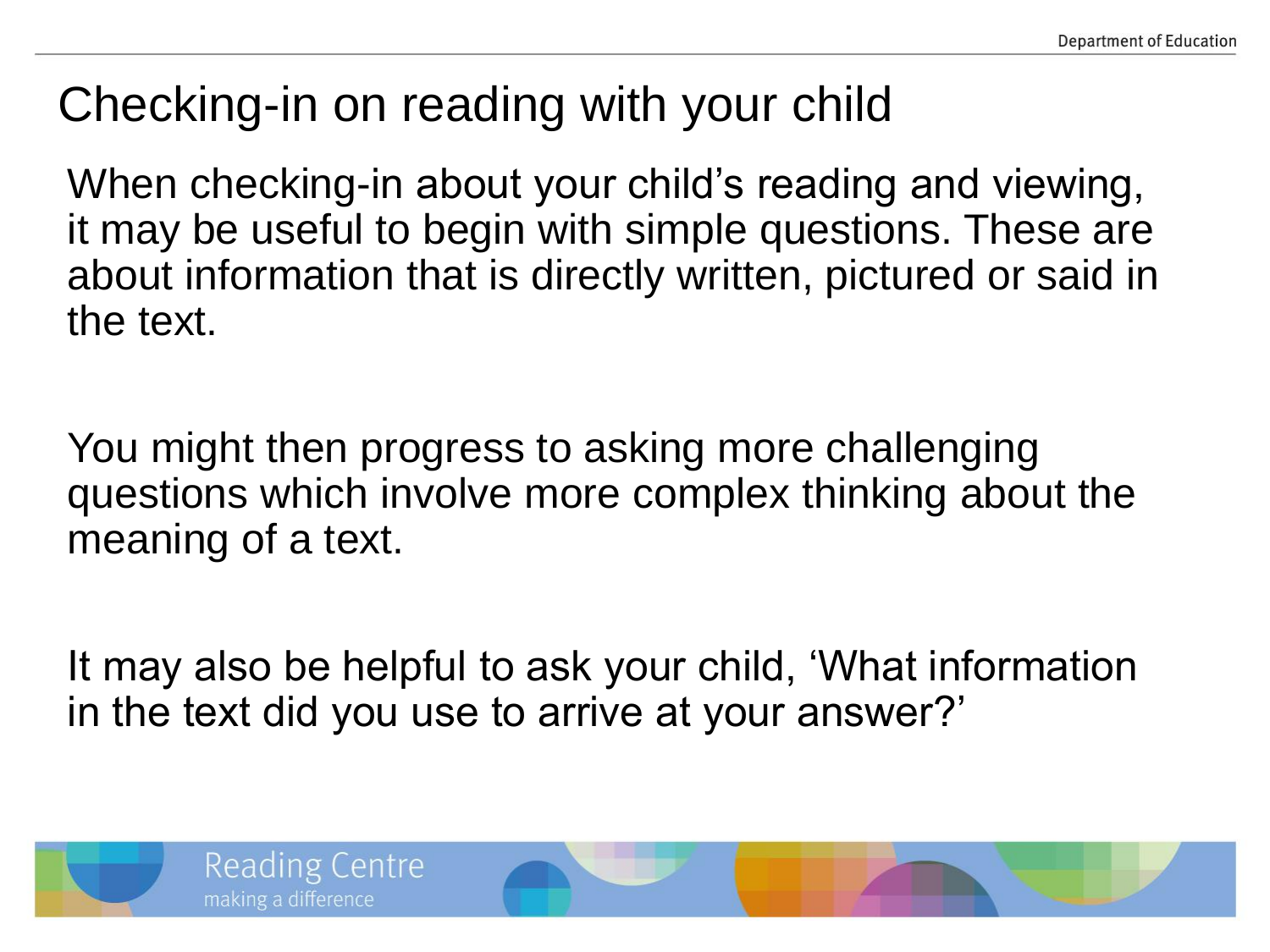# Understanding text

There are **three** levels of thinking about meaning in texts.

- **1. Literal** meaning is made from information that is directly written, pictured or spoken in a text. For example, 'What does the text actually say?'
- **2. Inferential** meaning is what the reader assumes based on what the text suggests and what the reader already knows. For example, 'What did the author mean by…?'
- **3. Evaluative** meaning includes the opinions and judgments readers makes about a text, the author and the text topic. For example, 'What is the author's opinion of…?'

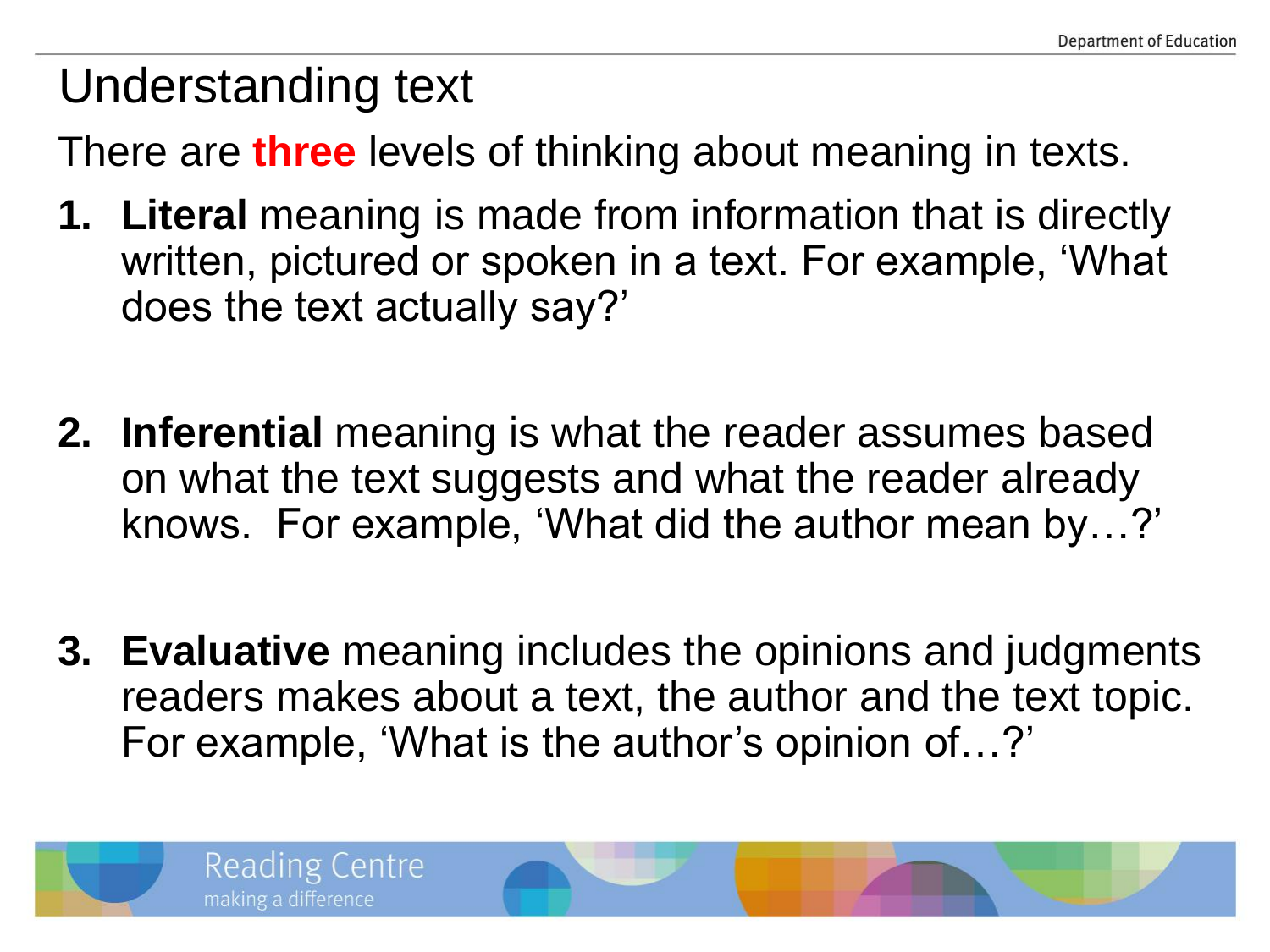# Literal questions

Literal questions, that you could ask your child about a text, focus on:

- key ideas
- general understandings.

**Reading Centre** 

making a difference

Literal questions often begin with:

• where (Where is the text set?)



- who (Who is the text about? Who wrote the text?)
- when (When did an event take place?)
- what (What is the topic of the text?)

Literal questions can be answered from information which is directly written, pictured or spoken in one or more places in the text.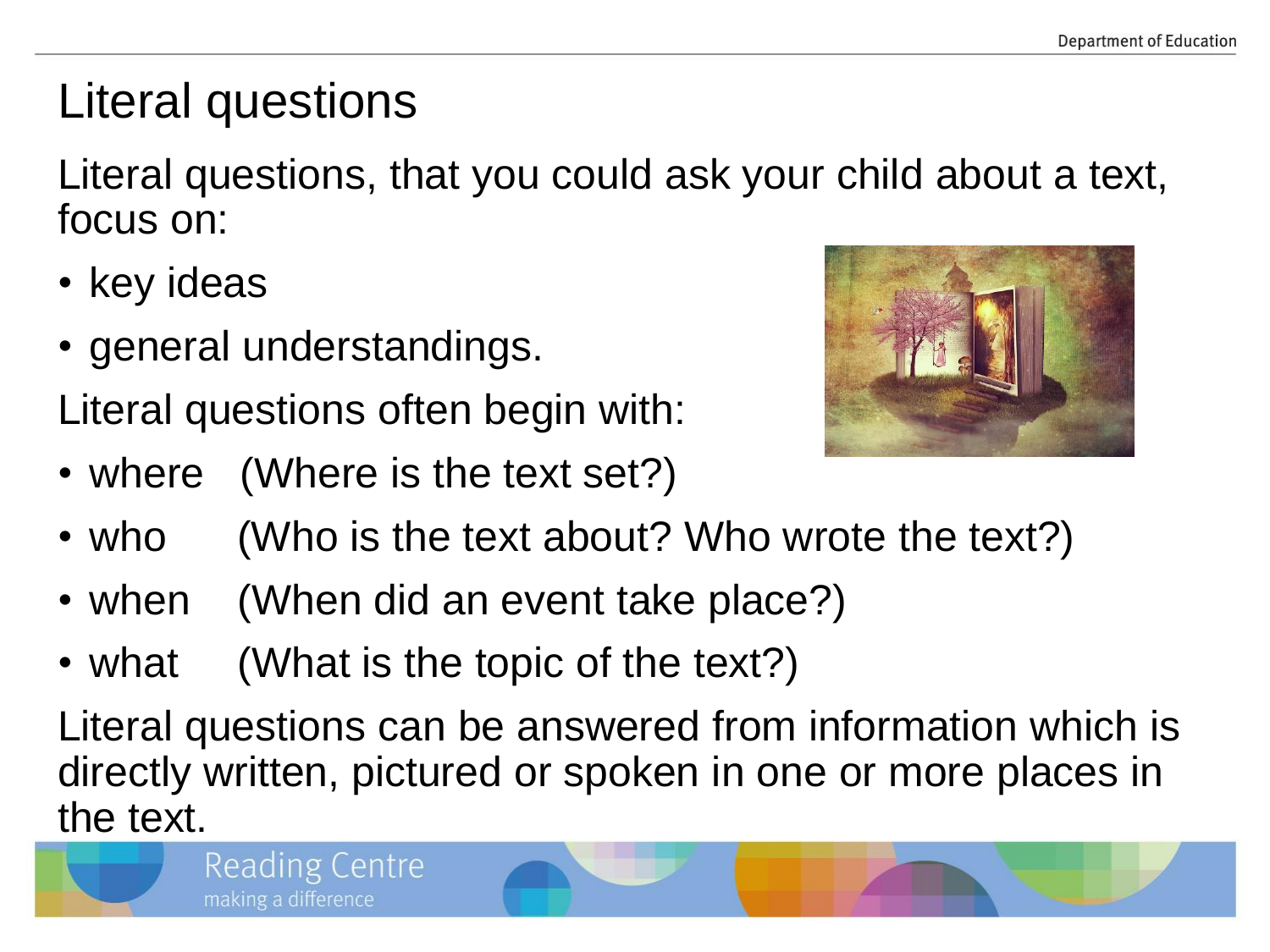#### Inferential questions

Inferential questions:

- focus on what is suggested by an author in a text
- are not answered by what is directly written, pictured or stated in the text
- invite the reader to use clues in the text plus what the reader already knows, to develop an answer.



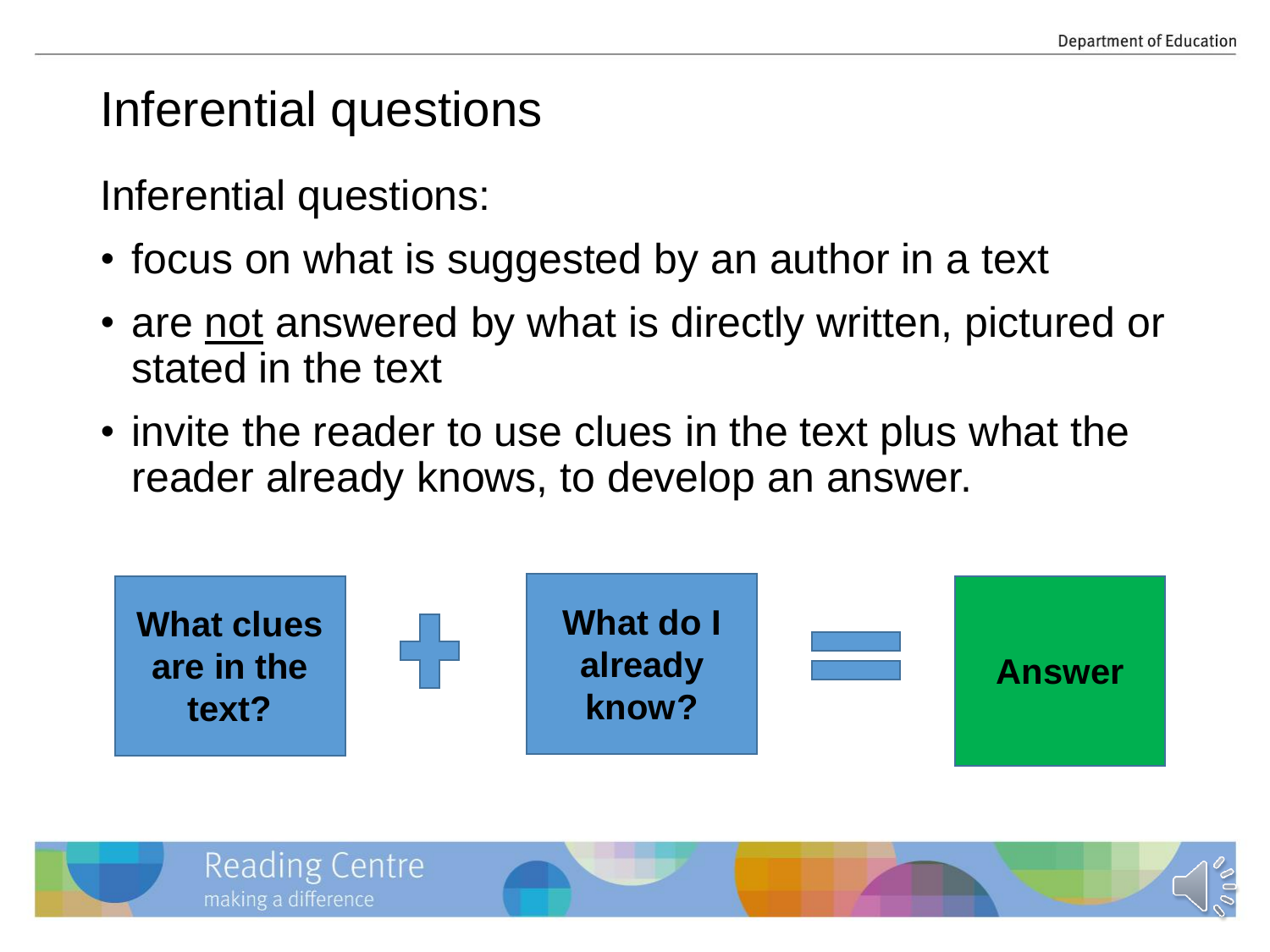### Inferential questions

Inferential questions that you could ask your child about their reading and viewing include:

- What does the author feel and think about…?
- What does the author mean by...?
- What kind of person is the character...? Think about what they do and think.
- If it is not directly stated, what is the main idea in the text?
- What is the purpose of the text?

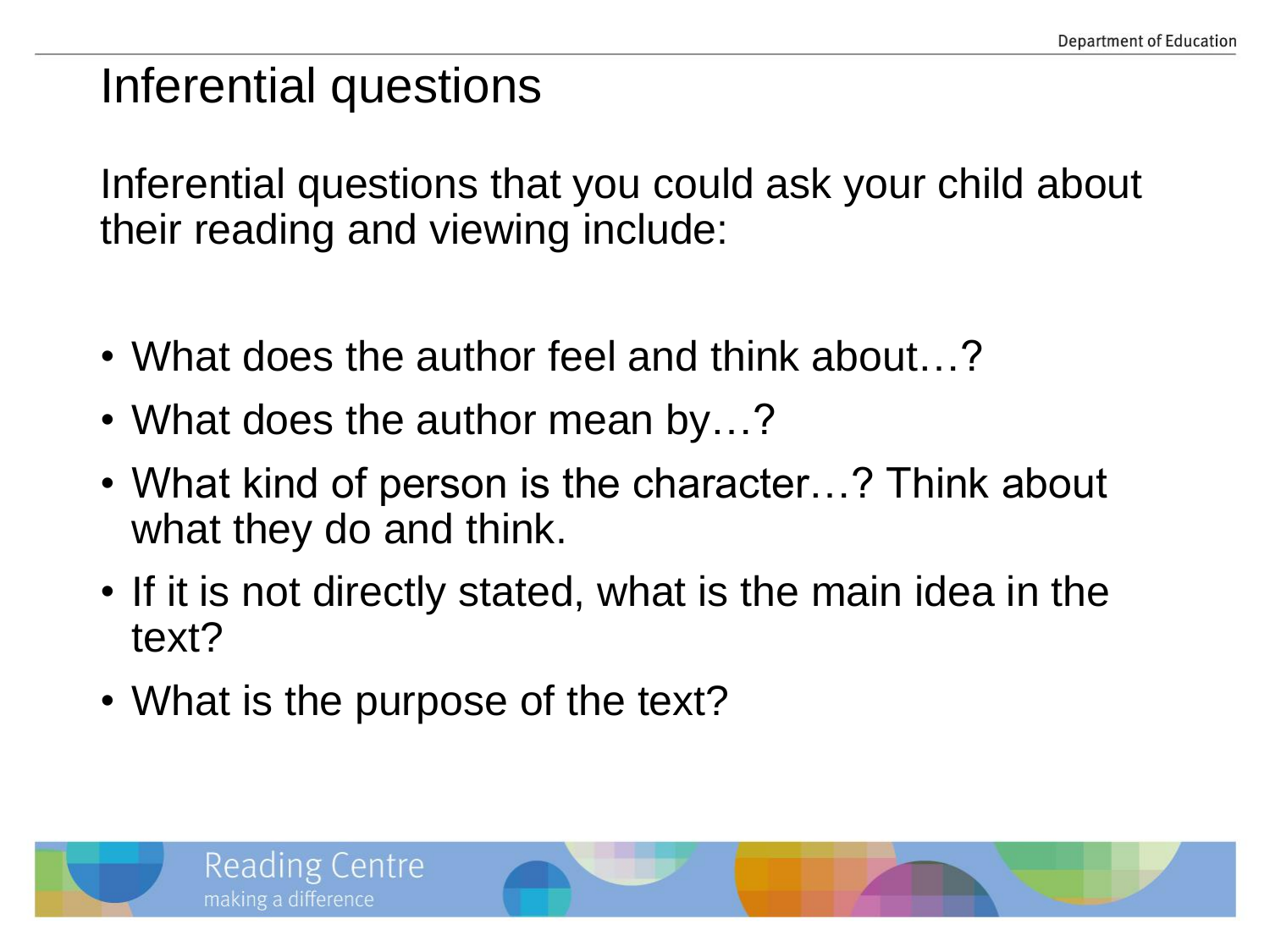#### Evaluative questions

Evaluative questions focus on the opinions of the author and the reader.

Some evaluative questions that you might ask your child about what they have read or viewed include:

- How does the text make you feel about…? Why?
- Do you agree with the author's opinion on...?
- If you could give the text a rating out of five stars, what would you award and why?